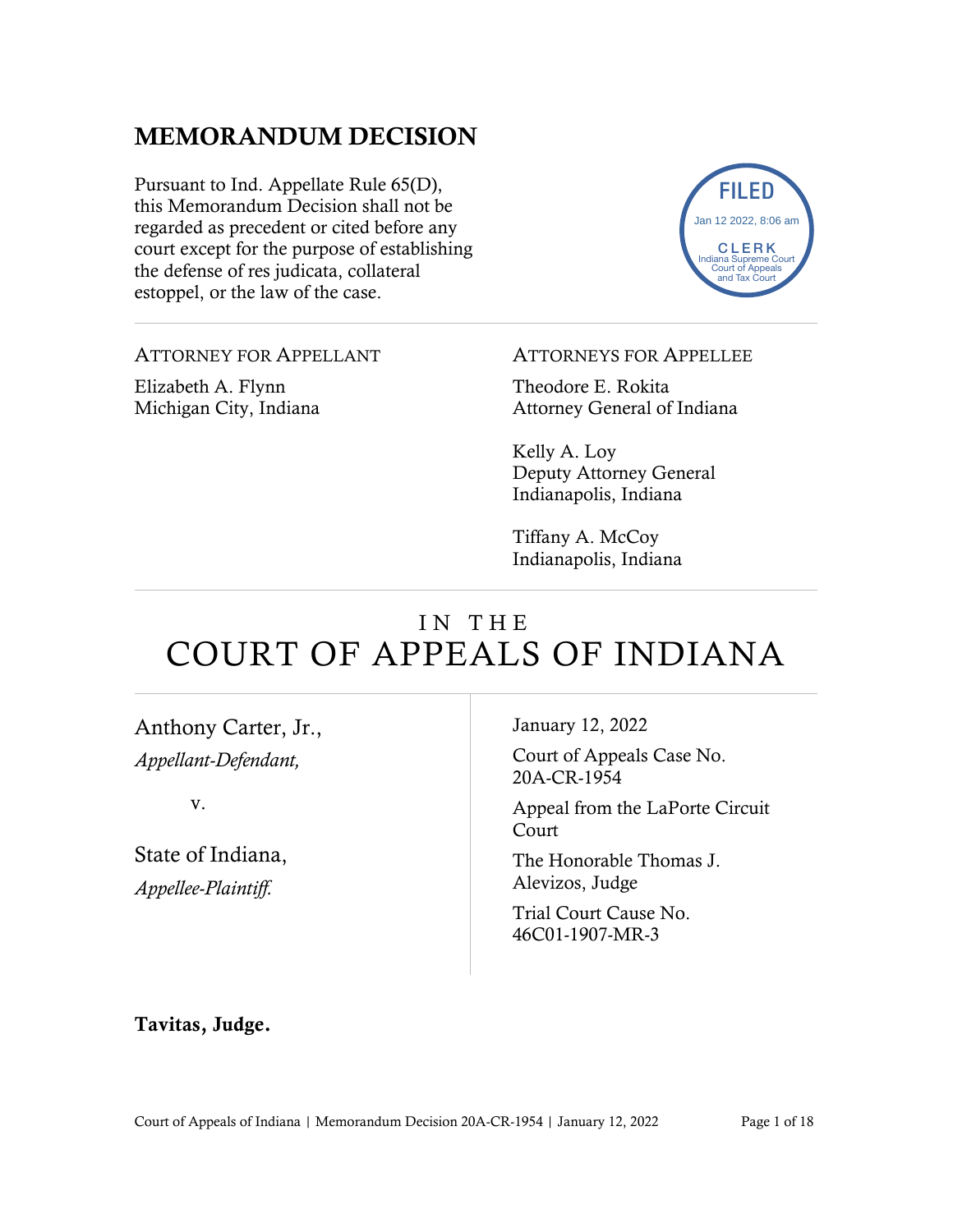## Case Summary

[1] Anthony Carter appeals his murder conviction. Carter contends that the trial court committed fundamental error when it admitted Carter's statements to police at trial. Carter contends that his *Miranda* right to have counsel present during a police interrogation was violated when, after Carter stated, "I need an attorney," police continued to engage Carter in conversation. We conclude that the trial court's admission of Carter's resulting inculpatory statements at trial does not constitute fundamental error. Carter further argues that the trial court committed fundamental error in its placement of a jury instruction pertaining to reasonable theories of innocence and that there is insufficient evidence to sustain Carter's conviction. On both counts we disagree, and, accordingly, we affirm.

#### Issues

- [2] Carter raises three issues which we restate as:
	- I. Whether the trial court committed fundamental error at trial by admitting Carter's statements to the police.
	- II. Whether the trial court erred in its placement of a "reasonable theory of innocence" jury instruction at the end of another instruction.
	- III. Whether the evidence adduced at trial was sufficient to sustain Carter's murder conviction.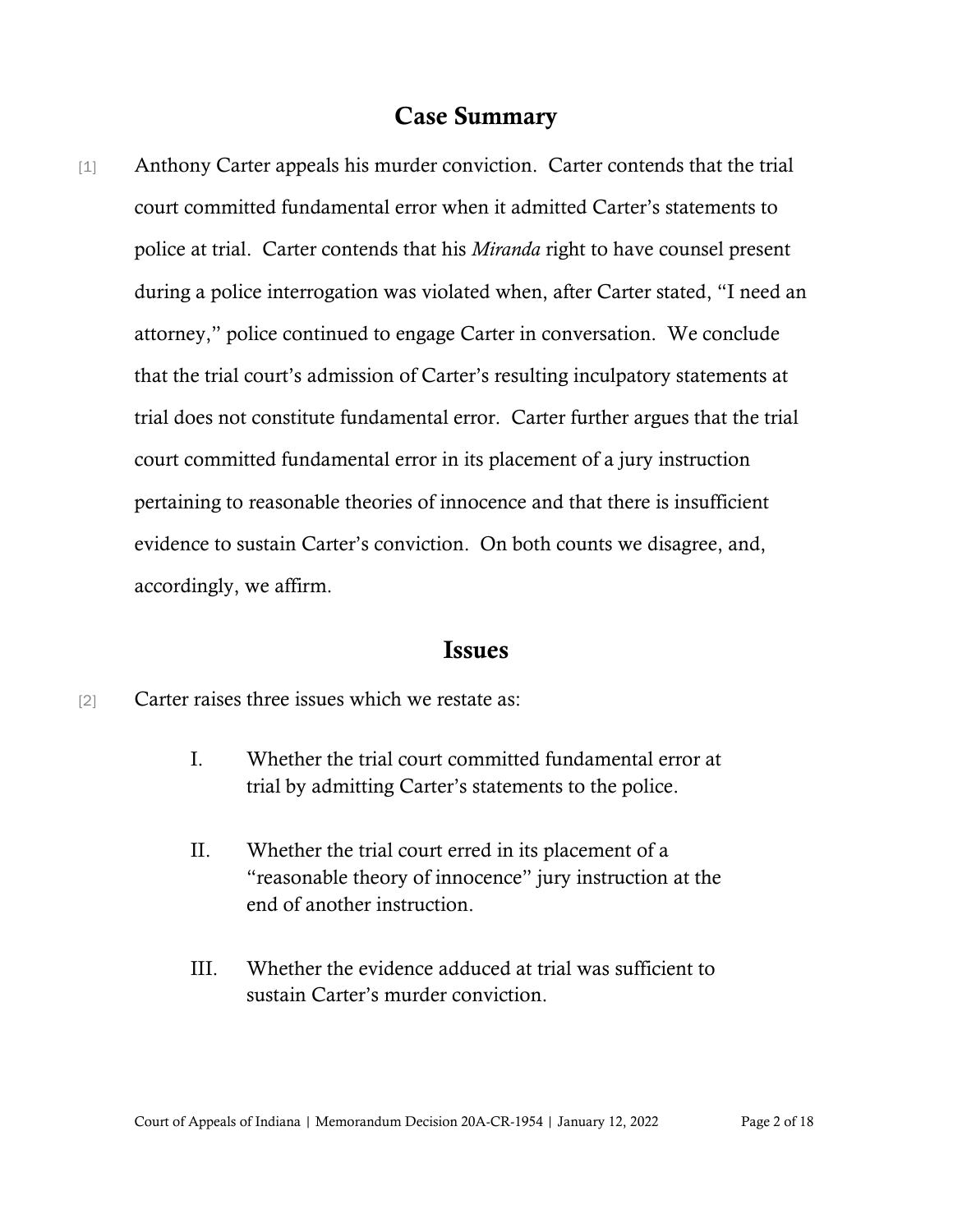- [3] On March 2, 2019, Cherlunda Carter ("Cherlunda") received a telephone call from her mother's neighbor, Shirlene Salary. At Cherlunda's request, Salary went to check on Cherlunda's mother, Beulah Biege. Salary peered through the window of Biege's LaPorte residence and saw Biege on the floor of the kitchen. Salary entered the home and discovered that Biege was unconscious, and a significant amount of blood was observed on the surfaces in the kitchen. Salary called 911. Biege's Jeep, wallet, keys, and some jewelry were missing from the home.
- [4] Biege was transported to LaPorte Hospital and then to South Bend Memorial Hospital. She never regained consciousness as a result of inoperable brain damage caused by blunt force trauma. On March 10, Biege was removed from life support and died. The autopsy indicated that the manner of death was homicide.
- Court of Appeals of Indiana | Memorandum Decision 20A-CR-1954 | January 12, 2022 Page 3 of 18 [5] Carter, Biege's grandson, previously resided with Biege. On approximately February 19, 2019, Biege asked Carter to move out and dropped him off in Michigan City. Carter subsequently went to South Bend. On February 28, 2019, Biege's neighbor observed a black SUV arrive at Biege's house, whereafter two men got out. One went inside the house and remained inside for approximately an hour. Upon the man's return, he made eye contact with the neighbor for approximately thirty seconds as she watched through her window across the street. The man then got into Biege's Jeep and drove away. The Jeep was subsequently recovered in South Bend. Inside the Jeep, police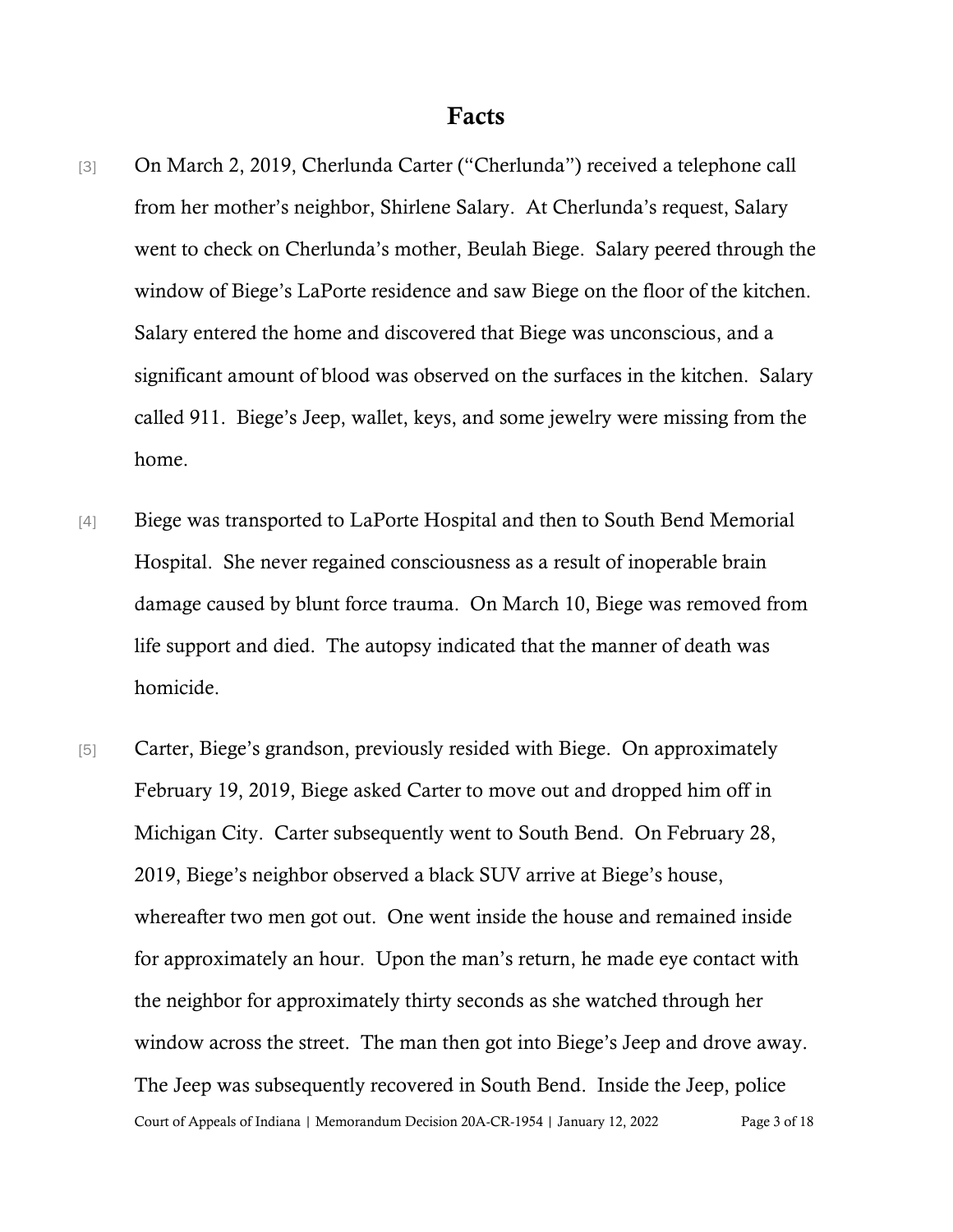found a receipt for a bottle of vodka purchased from a Walgreens close to Biege's home, as well as blood that subsequently proved to belong to Biege. Police secured security camera footage from the Walgreens, which depicted Carter purchasing the vodka early in the morning on February 28, 2019.

- [6] Carter volunteered to give a statement to LaPorte City Police on May 21, 2019.[1](#page-3-0) The police advised Carter of his *Miranda* rights, and Carter agreed, in writing, to waive those rights for purposes of his statement. During that statement, however, Carter determined that he wished to have an attorney present and indicated as such ("I need a[n] attorney, obviously." Ex. 68 at 14:53). Police did not cease questioning for approximately forty-two more minutes. During the subsequent questioning, Carter became increasingly defensive and his statements became more confused. Carter admitted to being in contact with Biege on February 28, 2019, *id.* at 21:13, as well as collecting Biege's Jeep on or near the same date ("I was there . . . I forget which day it was, but I was there." *Id*. at 36:00). Police continued to press Carter on timeline details, as well as injuries sustained by Carter that Carter ascribed to attackers he would not name.
- [7] On July 9, 2019, the State charged Carter with Count I, murder, a felony; Count II, aggravated battery when assault poses a substantial risk of death, a Level 3 felony; and Count III, theft, a Level 6 felony. On January 15, 2020, the

<span id="page-3-0"></span> $1$  It appears from the video footage that the original reason that Carter was present at the South Bend police station was to comply with a search warrant for a buccal swab of Carter's DNA.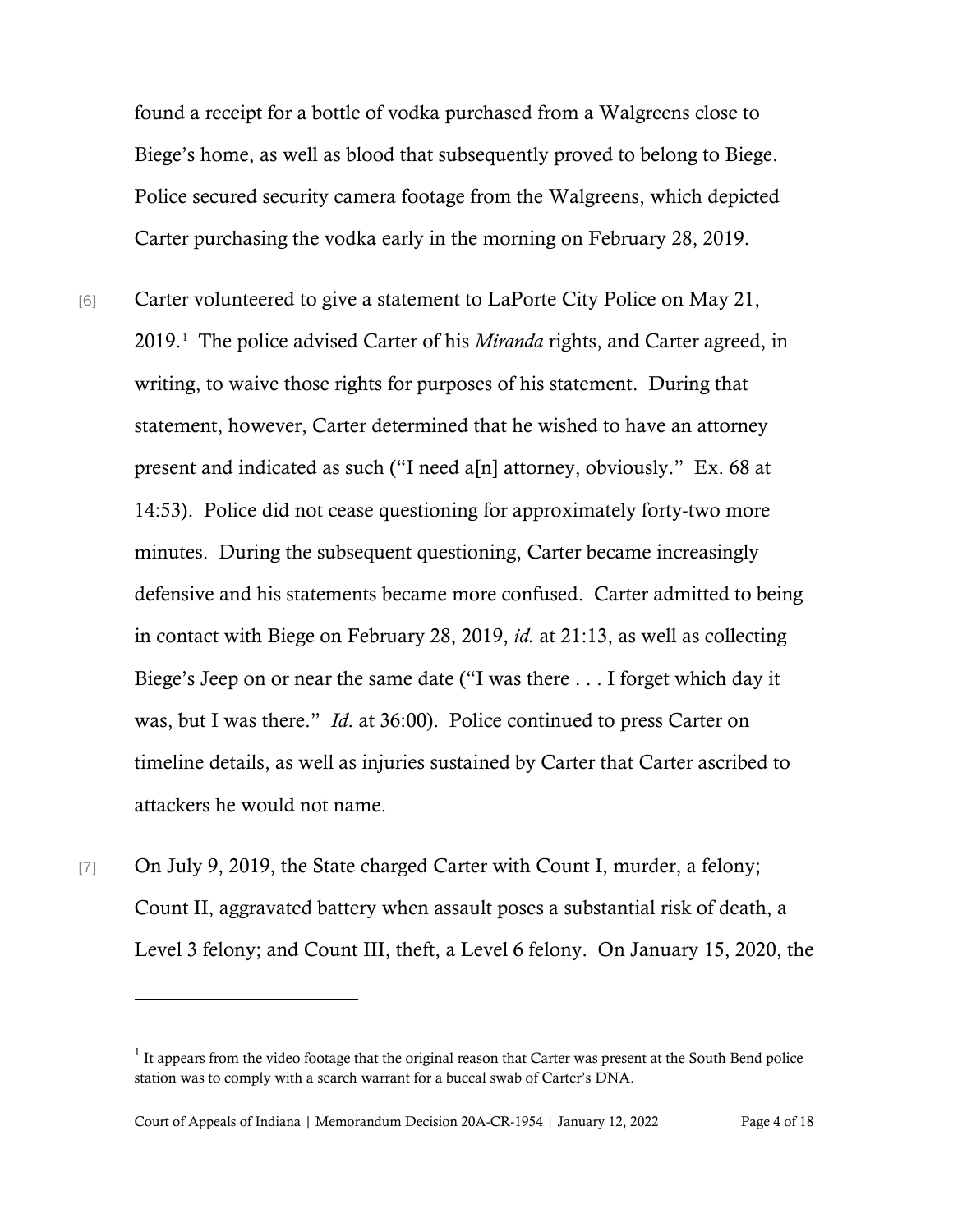State moved to amend the charging information to add Count IV, felony murder, a felony, and Count V, robbery, a Level 2 felony.

- [8] Carter was tried in August 2020. During the trial, the State presented evidence that Carter's DNA was found on the zipper of Biege's purse and that Carter was present in LaPorte on the morning of February 28, 2019, based on Carter's phone GPS data, [2](#page-4-0) security camera footage from Walgreens, and testimony of the woman who gave Carter a ride to LaPorte. Witnesses testified that Carter visited several acquaintances on the afternoon of February 28, 2019, and was heavily intoxicated; Carter produced several bags of jewelry, which he gave to his acquaintances and warned against pawning. One of the rings provided by Carter was described as consistent with the wedding band of Biege's late husband. Additionally, evidence was presented that Carter was overheard telling his daughter that "he was gonna [sic] be gone for a long time [be]cause something bad had happened." Tr. Vol. III pp.107-08. During several phone calls with an ex-girlfriend, Carter indicated that he had been in an argument with Biege regarding money, that Carter had pushed Biege and caused her to fall, and that Carter "smacked [Biege] around a couple times because he was mad she wouldn't give him money." *Id*. at 169-70.
- [9] Biege's neighbor testified that she had seen Carter at Biege's home on the morning of February 28, 2019, and she was able to identify him in a police

<span id="page-4-0"></span><sup>&</sup>lt;sup>2</sup> The evidence showed that—within a margin of error of "a couple of houses"—Carter was present at Beige's home between 9:22 A.M. and 11:42 A.M. on February 28, 2019. Tr. Vol. III p. 244.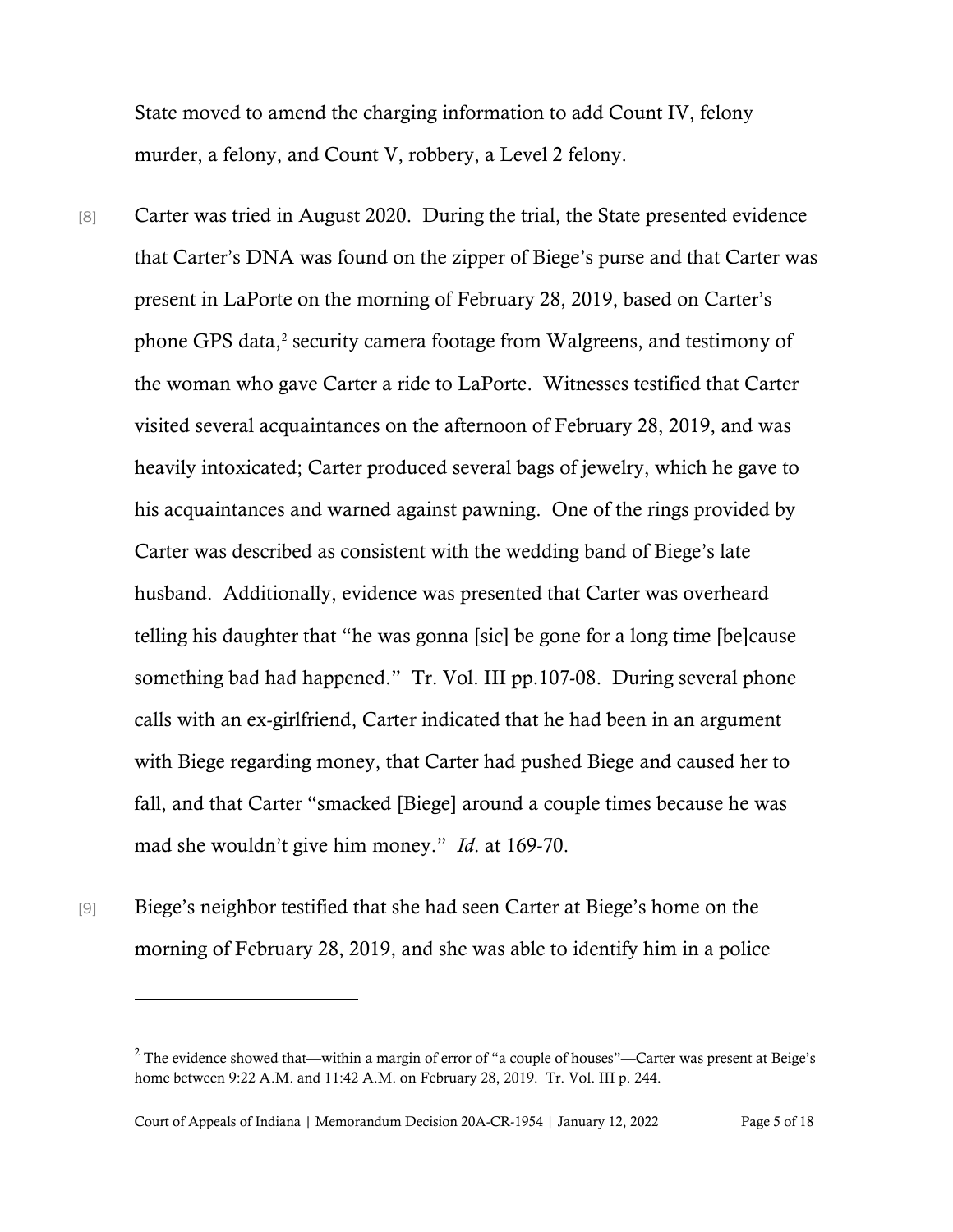photo array. Multiple witnesses testified to observing cuts and bruises on Carter's person after the morning of February 28, 2019.

[10] Toward the end of Carter's trial, the State sought to admit video of Carter's statements to police. The following colloquy ensued:

> Q. All right [sic]. Finally, Detective, there came a point in time, towards the conclusion of this investigation, that you had an opportunity to encounter Mr. Carter in South Bend on or about the 2lst of May, 2019; is that correct?

A. Yes, that's correct.

Q. And at that location in South Bend, where he was residing at that time, did he agree to participate in an interview with you?

A. Yes, he did.

Q. Was he advised of his rights?

- A. Yes, he was.
- Q. Both orally and in writing?

A. Yes.

Q. And did he freely waive those rights and sign a waiver of same?

A. Yes, he did.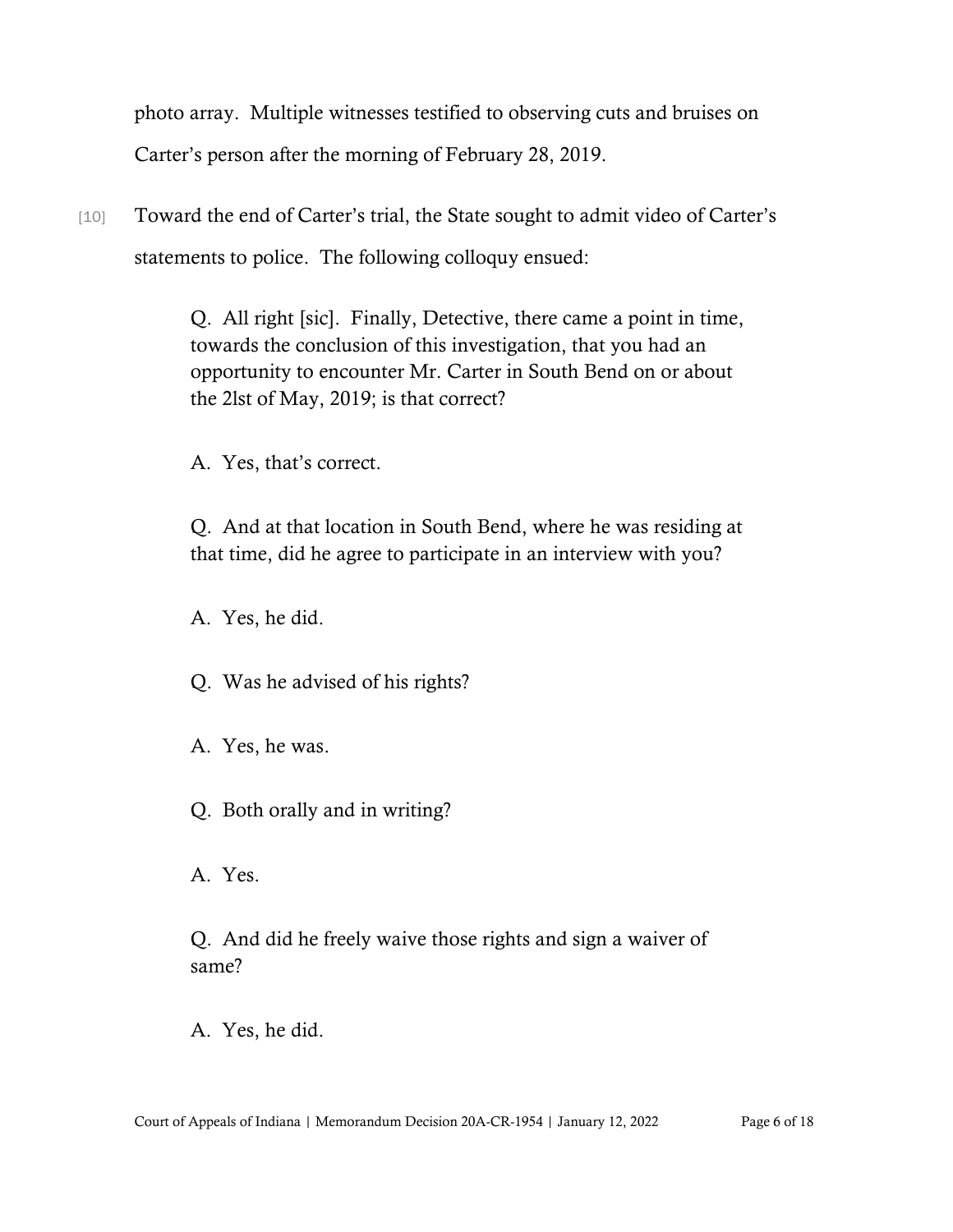Q. And did he give a statement wherein basically you asked him certain questions and he answered them and gave information freely?

A. Yes, he did.

Q. He was not coursed [sic] in any way or promised anything in return?

A. No.

Q. I'm going to show you what has now been marked as State's Exhibit 68. Can you recognize that, sir?

A. Yes. It looks like a copy of my interview with him.

Q. All right [sic]. And you've had an opportunity to watch this and verify that it is, in fact, a true and correct copy of what you recall having taken place and memorialized on a DVD?

A. Yes.

[Prosecutor]: Move to admit, Your Honor, State's Exhibit No. 68.

[Defense counsel]: No objection.

Tr. Vol. IV pp. 139-40 (bold emphasis added). The jury returned a verdict of guilty as to all charges, and the trial court sentenced Carter to an aggregate sentence of sixty years. Carter now appeals.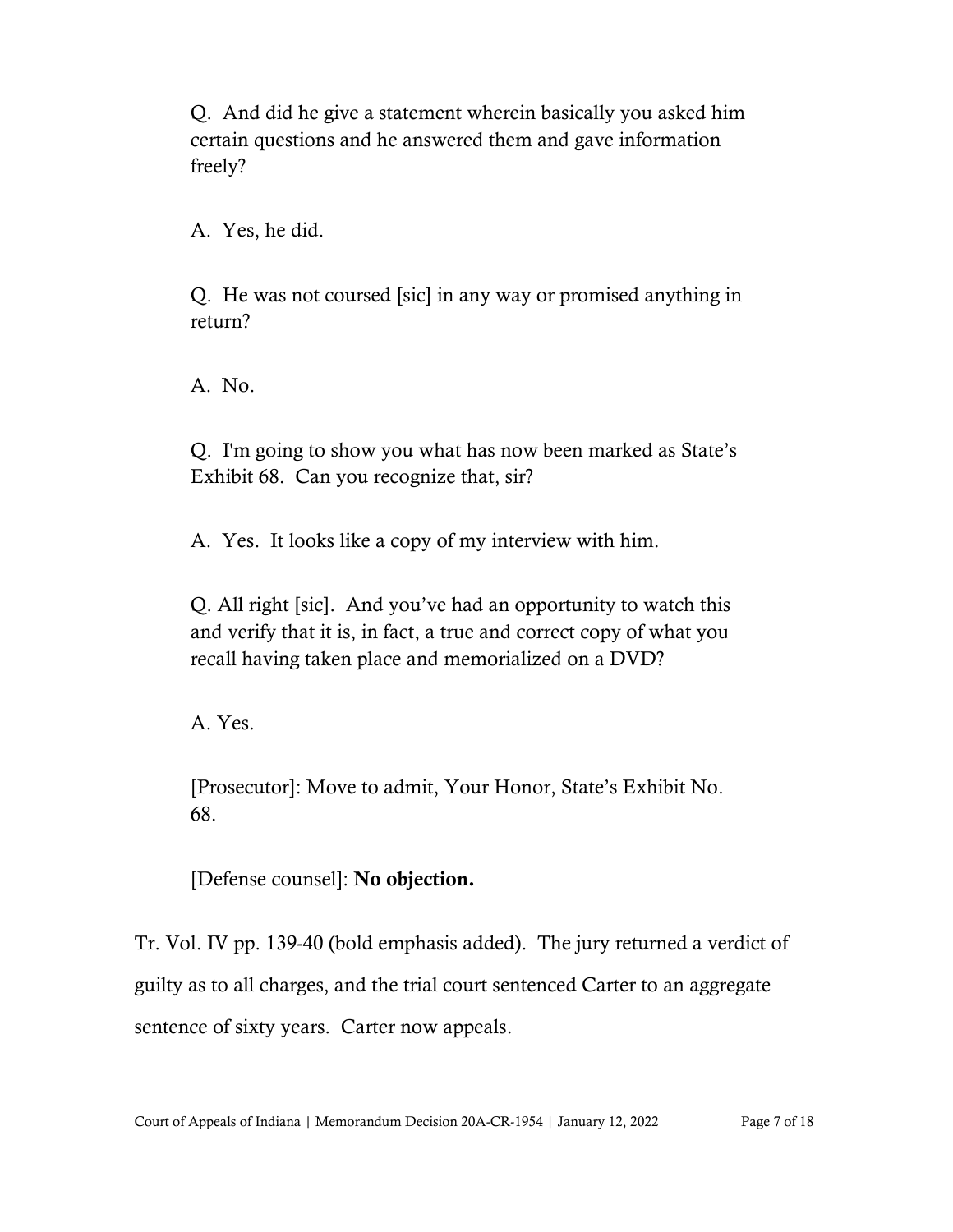## Analysis

#### *A. Carter's Statements to Police*

[11] We ordinarily review challenges to the admission of evidence for an abuse of the trial court's discretion. *Fansler v. State*, 100 N.E.3d 250, 253 (Ind. 2018) (citing *Williams v. State*, 43 N.E.3d 578, 581 (Ind. 2015)). In those instances, we will reverse only where the decision is clearly against the logic and effect of the facts and circumstances. *Id.* Here, however, Carter failed to object to the admission of his statements to police. Thus, we will reverse only if the admission of those statements constituted fundamental error. "The fundamental error exception is extremely narrow . . . ." *McKinley v. State*, 45 N.E.3d 25, 28 (Ind. Ct. App. 2015) (citing *Isom v. State*, 31 N.E.3d 469, 490 (Ind. 2015), *cert*. *denied*), *trans*. *denied*. "The error must be 'so prejudicial to the rights of a defendant a fair trial is rendered impossible.'" *Id*. (quoting *White v. State*, 846 N.E.2d 1026, 1033 (Ind. Ct. App. 2006)*, trans. denied.*) This exception applies "'only when the error constitutes a blatant violation of basic principles, the harm or potential for harm is substantial, and the resulting error denies the defendant fundamental due process.'" *Isom*, 31 N.E.3d at 490 (quoting *Halliburton v. State*, 1 N.E.3d 670, 678 (Ind. 2013), *trans*. *denied*). "The error claimed must either 'make a fair trial impossible' or 'constitute clearly blatant violations of basic and elementary principles of due process."' *Brown v. State*, 929 N.E.2d 204, 207 (Ind. 2010) (quoting *Clark v. State*, 915 N.E.2d 126, 131 (Ind. 2009)).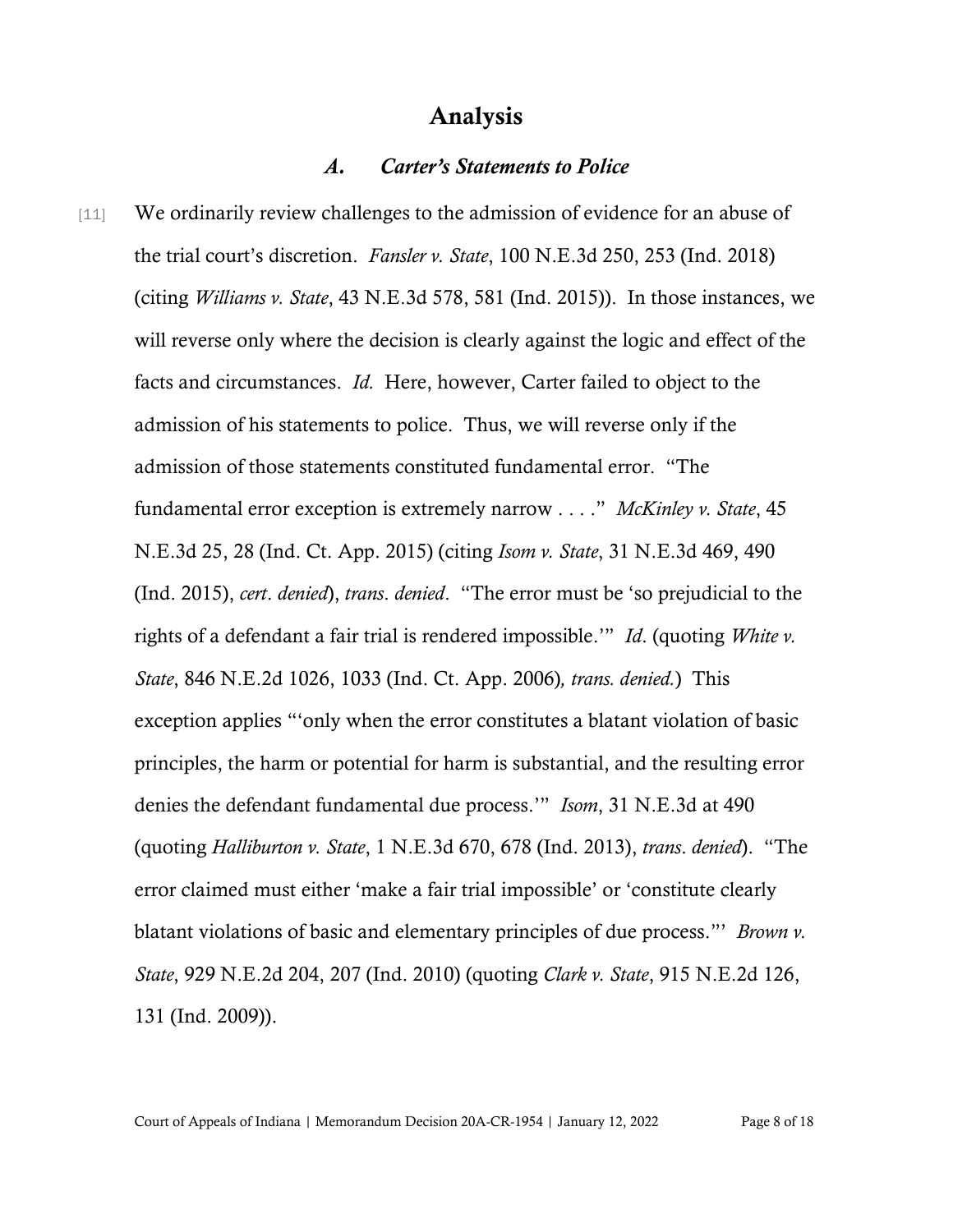- [12] Carter failed to file a motion to suppress his statements to police and did not object to admission thereof at trial. He has, therefore, waived the issue for appeal unless he can carry his burden to demonstrate that the admission of his statements constitutes fundamental error. "'The mere fact that error occurred and that it was prejudicial will not satisfy the fundamental error rule.'" *Hollingsworth v. State*, 987 N.E.2d 1096, 1098 (Ind. Ct. App. 2013) (quoting *Absher v. State*, 866 N.E.2d 350, 355 (Ind. Ct. App. 2007)), *trans*. *denied*.
- [13] We need not reach the question—raised for the first time on appeal—of whether the actions of the questioning officers constituted *Miranda* violations. The relevant inquiry here is whether the trial court had a duty to, *sua sponte*, police the admission of evidence, specifically Carter's statements to police. Only if such a duty existed, in this particular context, could it possibly be fundamental error to admit evidence of the defendant's statements when the defendant expressly asserts that he has no objection to the evidence. Even if we were to assume, for the sake of argument, that the police violated Carter's constitutional rights, we cannot conclude that due process requires the trial court to *sua sponte* preclude evidence to which the parties expressly disavow having any objection. The trial court had no knowledge of the now-alleged *Miranda* violation at the time the video of Carter's statements was submitted for evidence; accordingly, the trial court had no reason to take *sua sponte* action.
- Court of Appeals of Indiana | Memorandum Decision 20A-CR-1954 | January 12, 2022 Page 9 of 18 [14] The doctrine of fundamental error, moreover, is simply not available to Carter in this context, because his counsel affirmatively stated "[n]o objection" when the video of Carter's statements to police was submitted. Tr. Vol. IV. p. 140.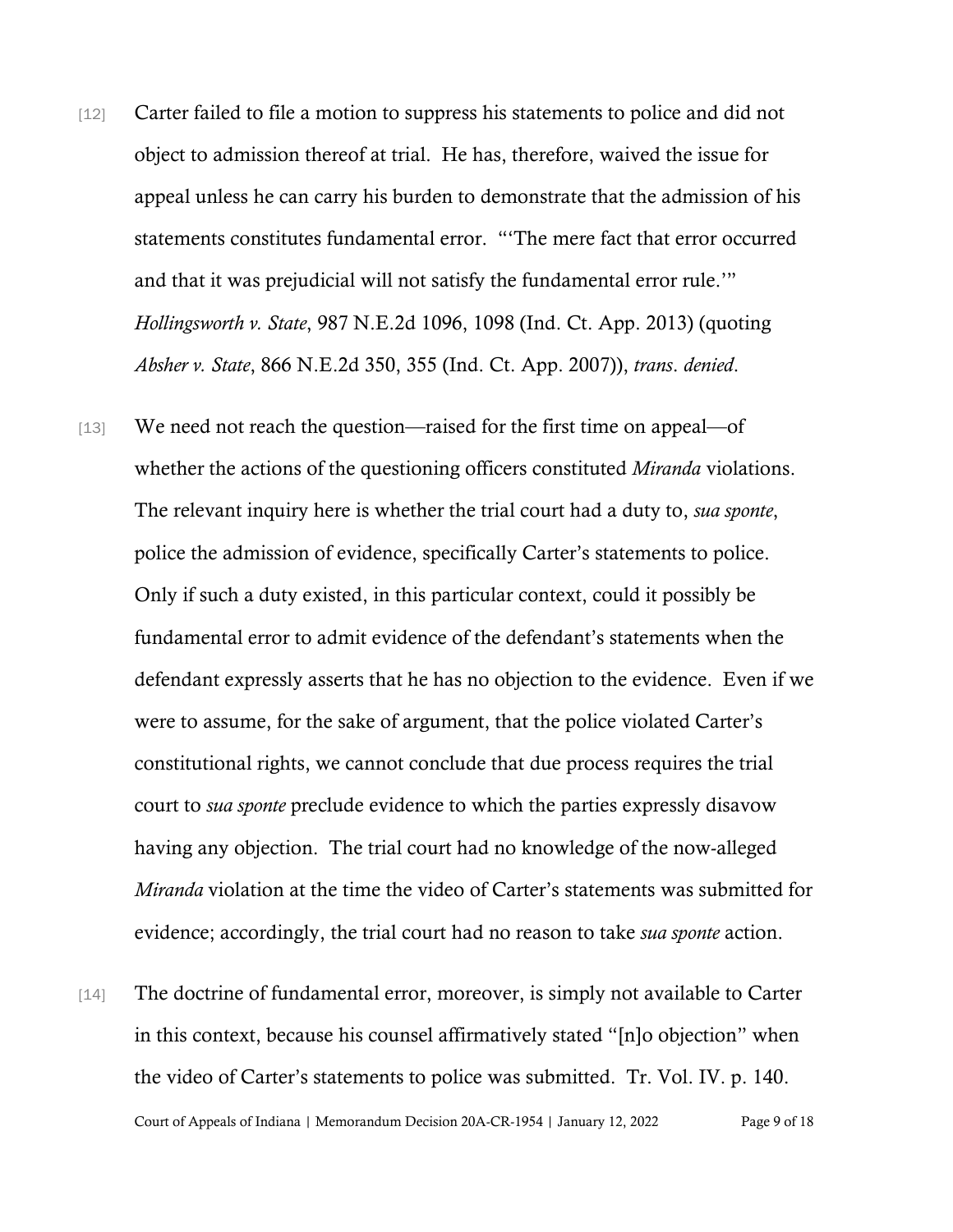"'The appellant cannot on the one hand state at trial that he has no objection to the admission of evidence and thereafter in this Court claim such admission to be erroneous.'" *Halliburton,* 1 N.E.3d at 679 (quoting *Harrison v. State*, 258 Ind. 359, 281 N.E.2d 98, 100 (1972)).

Further, the doctrine of fundamental error is inapplicable to the circumstances presented here. The doctrine presupposes the trial judge erred in performing some duty that the law had charged the judge with performing *sua sponte*. Presumably a trial judge is aware of her own *sua sponte* duties. But upon an express declaration of "no objection" a trial judge has no duty to determine which exhibits a party decides, for whatever strategic reasons, to allow into evidence. "[O]nly the interested party himself can really know whether the introduction or exclusion of a particular piece of evidence is in his own best interests." *Winston v. State*, 165 Ind. App. 369, 332 N.E.2d 229, 233 (1975).

*Id.*; *see also Rolston v. State*, 81 N.E.3d 1097, 1103 (Ind. Ct. App. 2017) (". . .

Rolston's claim of fundamental error is not available to her. She did not merely fail to object to the admission of the now-challenged autopsy photographs; rather, she affirmatively declared that she had 'no objection' to them."), *trans*. *denied*.

[15] Waiver notwithstanding, Carter has not carried his burden to establish fundamental error. Carter conflates potential *Miranda* violations with the admission of the resulting evidence. The relevant question with respect to fundamental error is whether the *admission* of the statements: (1) made a fair trial impossible; (2) resulted in a potential for substantial harm; and (3) constituted a blatant violation of the principles of due process, thereby

Court of Appeals of Indiana | Memorandum Decision 20A-CR-1954 | January 12, 2022 Page 10 of 18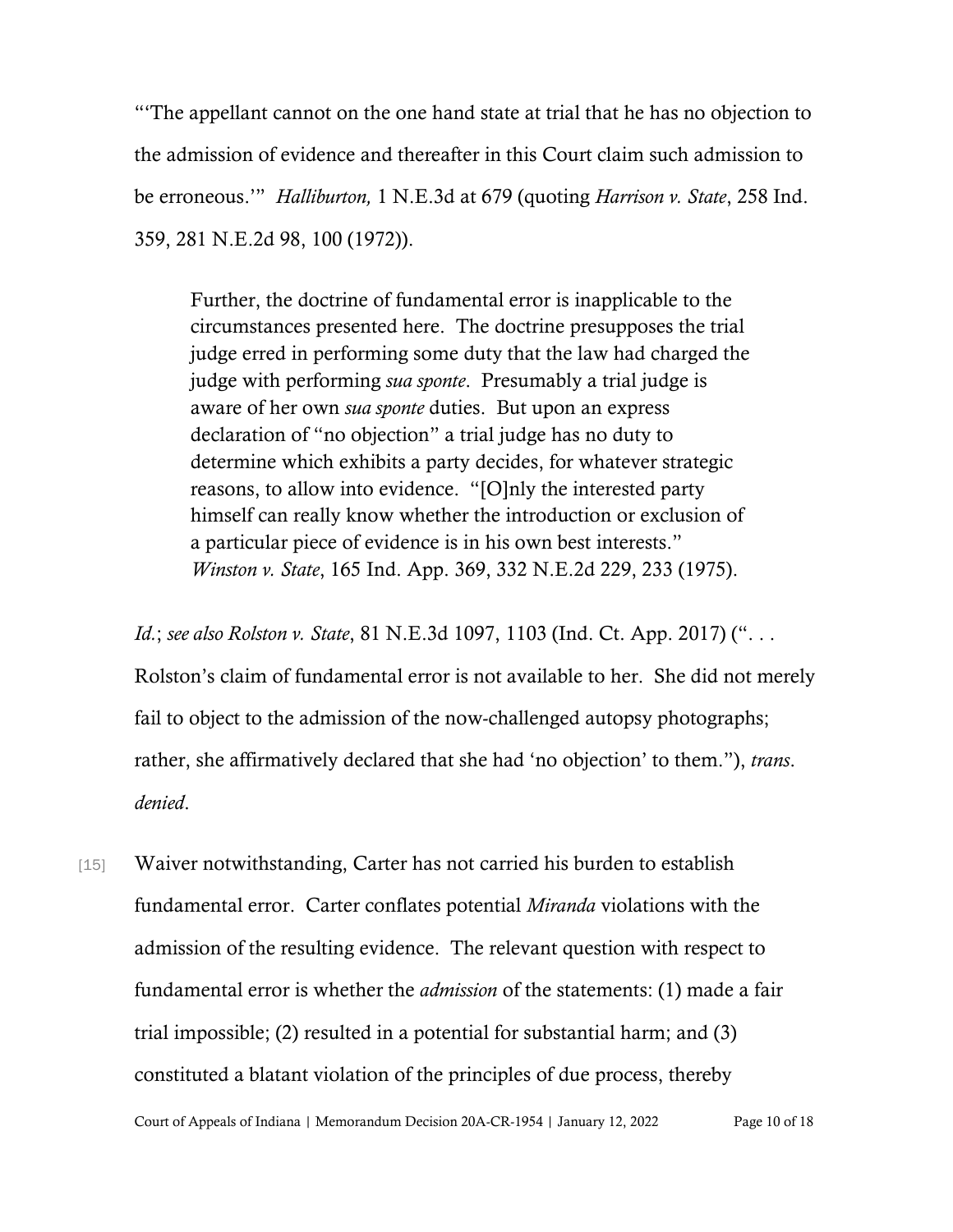depriving Carter of his constitutional rights thereto. *See, e.g.*¸ *Isom*, 31 N.E.3d at 490.

- [16] Carter was entitled to a fair trial, not one in which the trial court carefully policed, *sua sponte*, the admission of evidence and stepped in where Carter's counsel failed to do so. Due process does not require such an active trial court; rather, due process requires merely that a defendant have the opportunity to object to potentially inadmissible evidence. Here, Carter had that opportunity and explicitly asserted that he had no objections to the video. At the time the video was admitted, the trial court was aware that the statement was given voluntarily, that Carter had waived his *Miranda* rights, and that Carter had no objection to the video's admission. We further note that, during Carter's opening statement, Carter's counsel stated that ". . . at some point during this investigation, Mr. Carter did voluntarily give a statement to the detectives[,]" Tr. Vol. II p. 199, thereby signaling that Carter was aware that the statements were going to be elicited and that he was not planning on objecting to those statements. There was no reason for the trial court to do anything other than admit the statements under those circumstances.
- [17] We are similarly unpersuaded that the admission of Carter's statements to police made a fair trial impossible. More significant than Carter's statements to the police were: (1) the presence of his DNA on the victim's purse; (2) the eyewitness identification of Carter at the scene during the approximate time of the crime; (3) testimony from multiple witnesses that Carter had indicated that he had done something bad and harmed his grandmother; (4) the GPS data and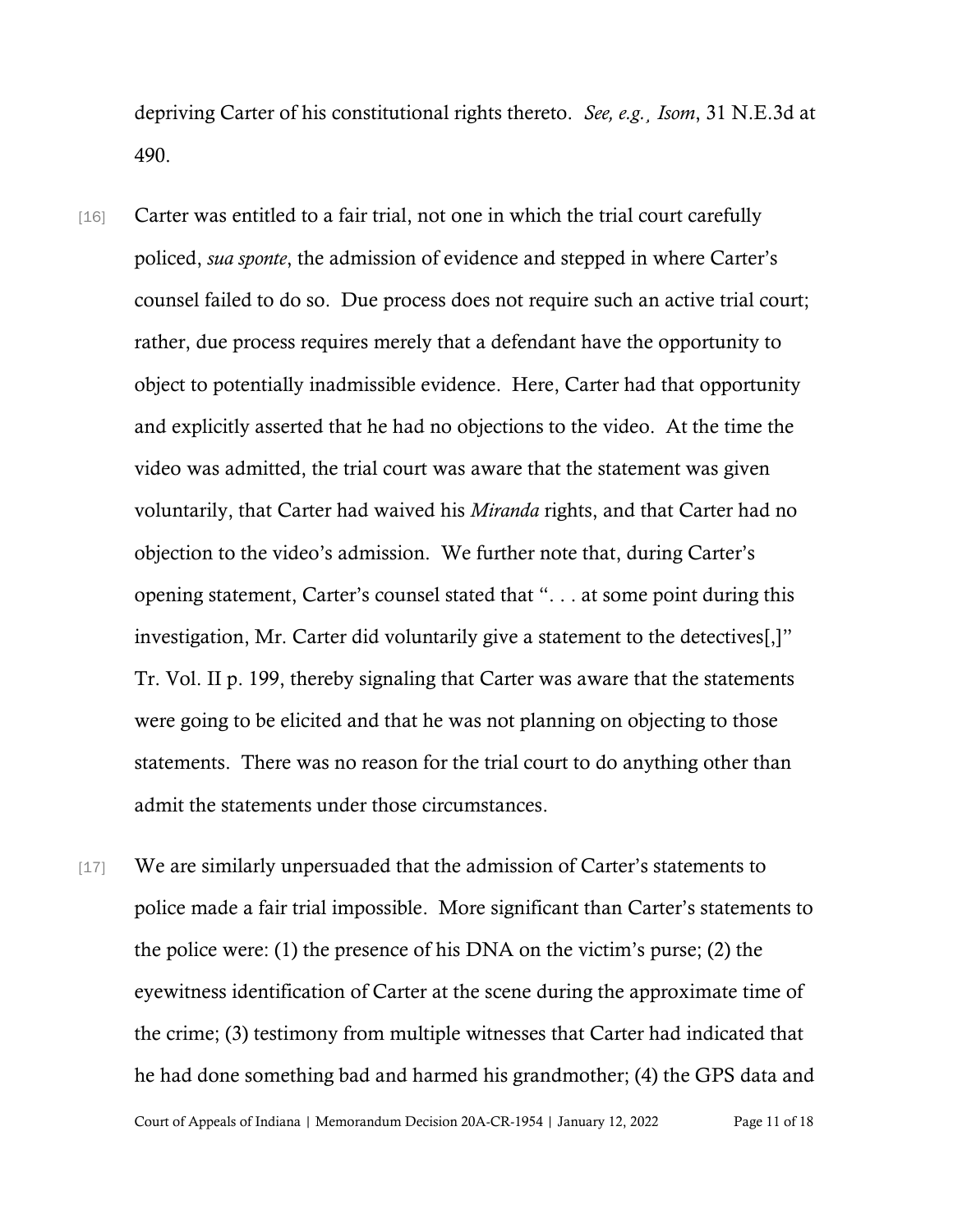security footage placing Carter in proximity to his grandmother's house during the appropriate timeframe; (5) the jewelry evidence; and (6) the recovery of the Jeep—containing Carter's Walgreens receipt as well as the victim's blood—in South Bend. The fact that Carter's statements to police may have partially contextualized or contradicted this evidence does not mean that Carter was denied a fair trial. The trial court did not commit fundamental error by admitting Carter's statements to police.[3](#page-11-0)

#### *B. Jury Instruction Placement*

[18] Carter next argues that the trial court erred in its placement of the "reasonable" theory of innocence" jury instruction. Carter received the instruction at issue, which provided:

#### FINAL INSTRUCTION NO. 4

The crime of murder is defined by law as follows:

A person who knowingly or intentionally kills another human being, commits murder, a felony.

Before you may convict the Defendant, the State must have proved each of the following beyond a reasonable doubt:

l. The Defendant

<span id="page-11-0"></span><sup>&</sup>lt;sup>3</sup> Because the admission of Carter's statements was not fundamental error, we need not consider his arguments with respect to harmless error.

Court of Appeals of Indiana | Memorandum Decision 20A-CR-1954 | January 12, 2022 Page 12 of 18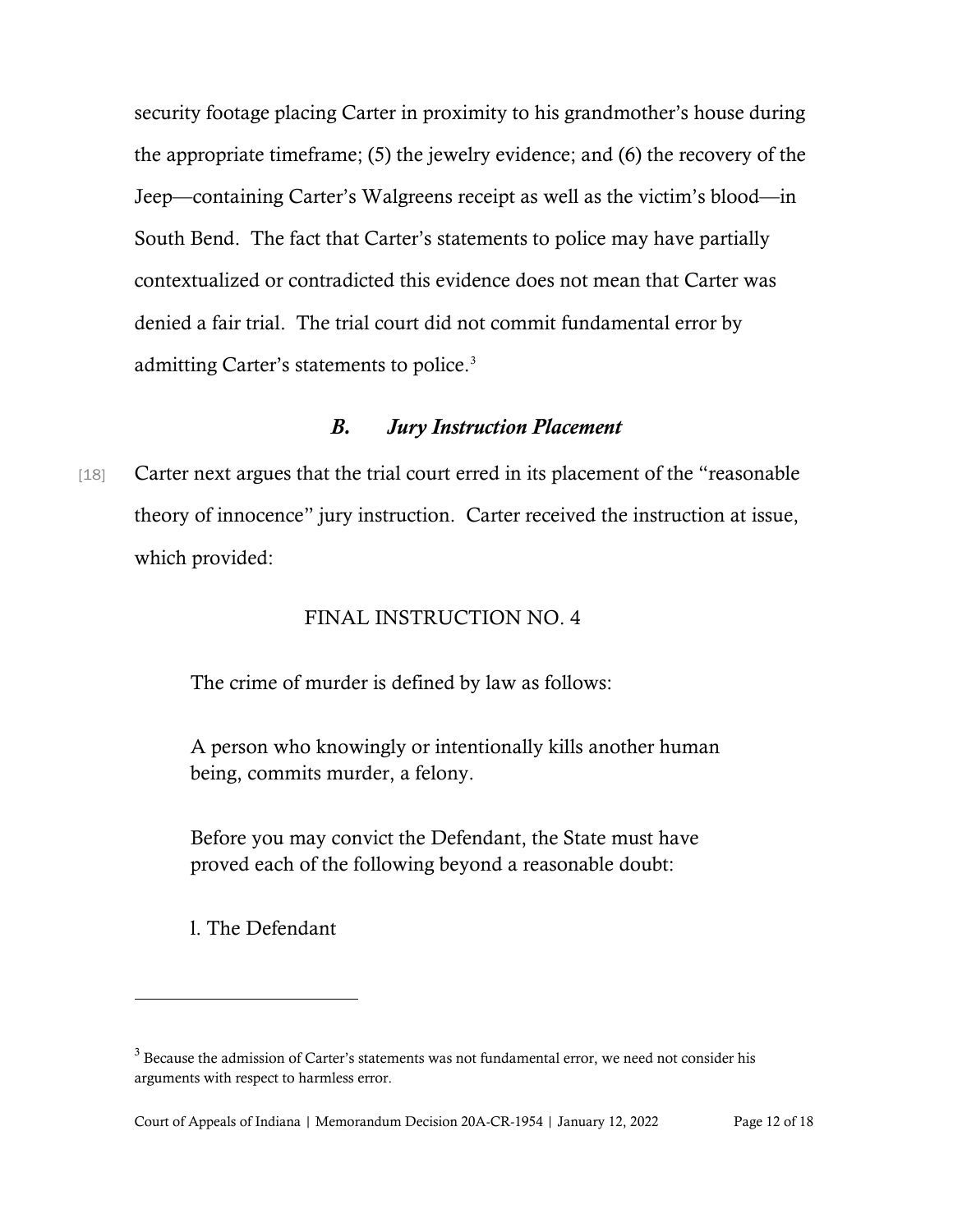2. knowingly or intentionally

3. killed

4. Beulah C. Biege

If the State failed to prove each of elements l through 4 beyond a reasonable doubt, you must find the Defendant not guilty of murder, a felony, as charged in Count 1.

*"If determining whether the guilt of the accused is proven beyond a reasonable doubt you should require the proof to be so conclusive and sure as to include every reasonable theory of innocence."*

Appellant's App. Vol. II p. 138 (emphasis added).

[19] Carter does not question the instruction itself, but rather the placement of the instruction. Once again, however, Carter failed to object below. We will not reiterate once more our standard of review with respect to the doctrine of fundamental error, as we have already done so.<sup>[4](#page-12-0)</sup> We add, however, that we will find fundamental error in the giving of jury instructions "only if the instructions read together as a whole fail to alleviate any harm that might have occurred from one erroneous instruction." *Emerson v. State*, 695 N.E.2d 912,

<span id="page-12-0"></span><sup>&</sup>lt;sup>4</sup> This Court typically reviews the alleged improper instructions of a trial court for an abuse of discretion. *Hubbard v. State*, 742 N.E.2d 919, 920-21 (Ind. 2001)*.* A defendant who fails to object to a jury instruction at trial waives any challenge to that instruction on appeal, unless giving the instruction was fundamental error. *Wright v. State*, 730 N.E.2d 713, 716 (Ind. 2000)*.*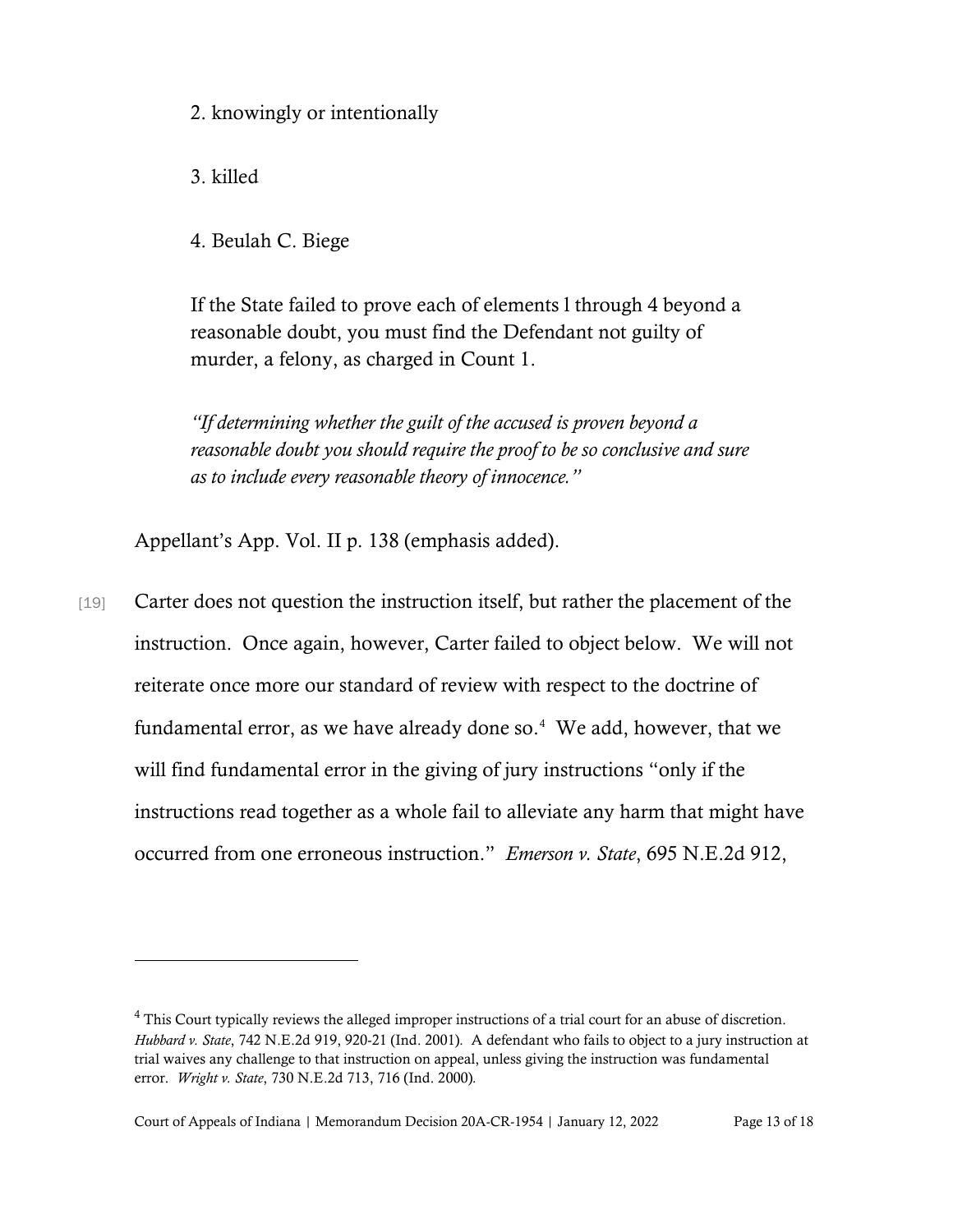916 (Ind. 1998) (citing *Dixon v. State*, 425 N.E.2d 673, 678 (Ind. Ct. App. 1981)).

[20] "Carter acknowledges that the language used by the trial court complied with the instructions of the Indiana Supreme Court." Appellant's Br. p. 33. Carter refers to our Supreme Court's decision in *Hampton v. State*, 961 N.E.2d 480, 490-91 (Ind. 2012), which held, in relevant part:

> we . . . direct that the "reasonable theory of innocence" instruction is appropriate only where the trial court finds that the evidence showing that the conduct of the defendant constituting the commission of a charged offense, the *actus reus*, is proven exclusively by circumstantial evidence.<sup>[[5](#page-13-0)]</sup>  $\ldots$  We thus hold that, when the trial court determines that the defendant's conduct required for the commission of a charged offense, the *actus reus*, is established exclusively by circumstantial evidence, the jury should be instructed as follows: *In determining whether the guilt of the accused is proven beyond a reasonable doubt, you should require that the proof be so conclusive and sure as to exclude every reasonable theory of innocence.*

(emphasis in the original). Carter did receive the requested jury instruction, appended to the end of final instruction number four, which set forth the elements of murder. Carter argues that "placement of the language, away from the instruction discussing circumstantial evidence, or reasonable doubt, caused the language to lose its effectiveness. Juries are not sophisticated or trained to

<span id="page-13-0"></span> $<sup>5</sup>$  The State does not appear to contend that the "reasonable theory of innocence" instruction was</sup> improvidently given to the jury, though the State does contend that there was direct evidence in addition to circumstantial evidence. Appellee's Br. p. 25.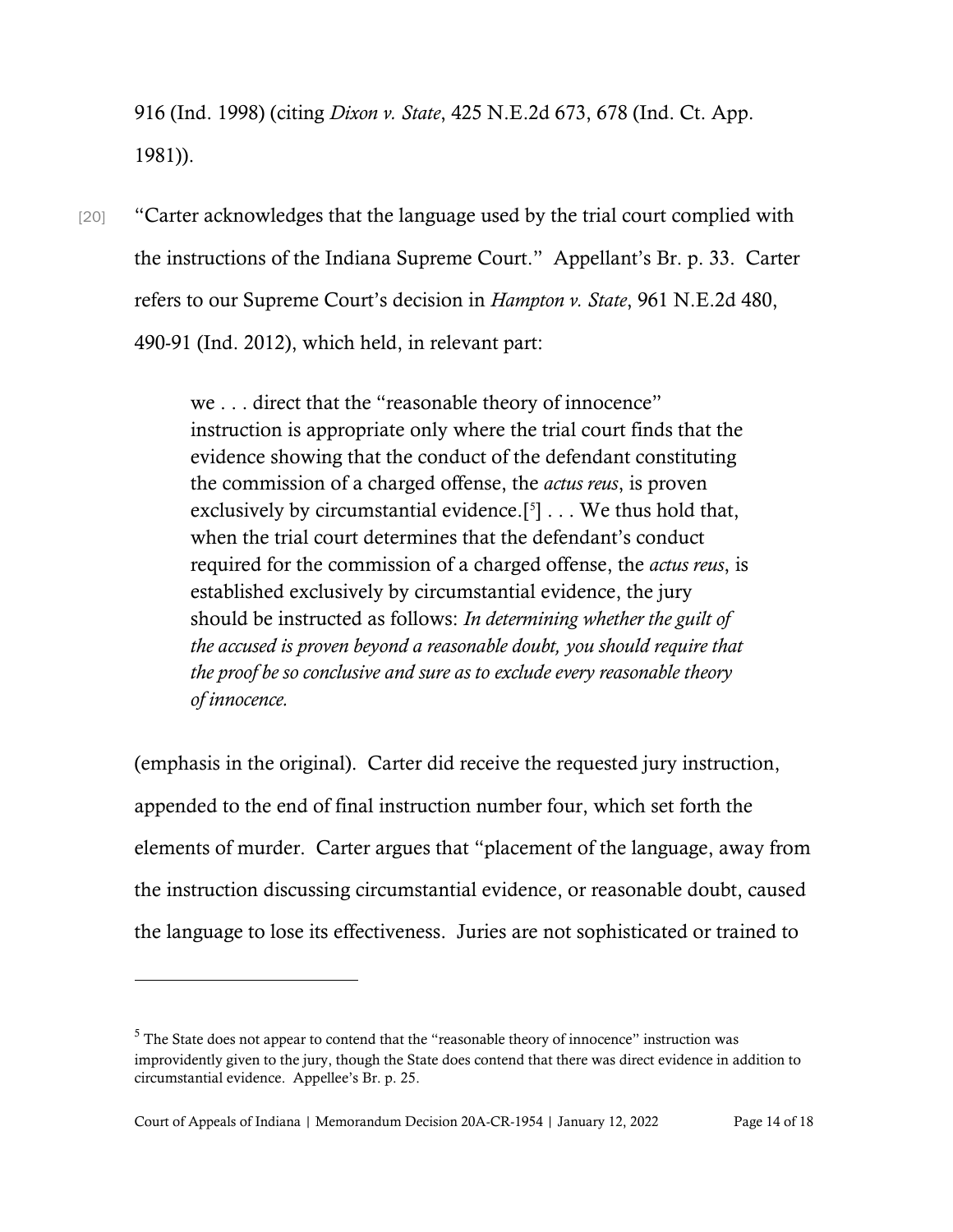recognize the significance of that language if it is not properly highlighted." Appellant's Br. p. 33.

- [21] Carter offers no authority for this conclusory proposition. Neither does he develop an argument in support thereof. We are not required to accept such an announcement and find that the argument is waived for failure to support his arguments with cogent reasoning and supporting authority. *See* Ind. App. R.  $46(A)(8)(a)$ . "We will not become an advocate for a party or address arguments that are inappropriate or too poorly developed or expressed to be understood.'" *Picket Fence Prop. Co v. Davis*, 109 N.E.3d 1021, 1029 (Ind. Ct. App. 2018) (quoting *Basic v. Amouri*, 58 N.E.3d 980, 984 (Ind. Ct. App. 2016)), *trans*. *denied*. Carter adds that "[t]he purpose of the instruction is to highlight the need for juries to use caution when the evidence is circumstantial." Appellant's Reply Br. pp. 5-6. We do not agree. The purpose of the instruction is to *instruct* as to no more and no less than what is explicitly set forth therein. Emphasis and encouragement of the jury to aspire to caution are the province of Carter's counsel during closing argument.
- Court of Appeals of Indiana | Memorandum Decision 20A-CR-1954 | January 12, 2022 Page 15 of 18 [22] Waiver notwithstanding, the placement of the "reasonable theory of innocence" instruction does not rise to the substantial height of our fundamental error standard. To begin with, we have not considered it fundamental error for a trial court to omit the instruction entirely when a defendant fails to request it, even if the defendant is entitled to the instruction as a matter of Indiana Supreme Court precedent. *See Abd v. State*, 121 N.E.3d 624, 632 (Ind. Ct. App. 2019), *trans*. *denied.* More importantly, however, we do not share Carter's view of a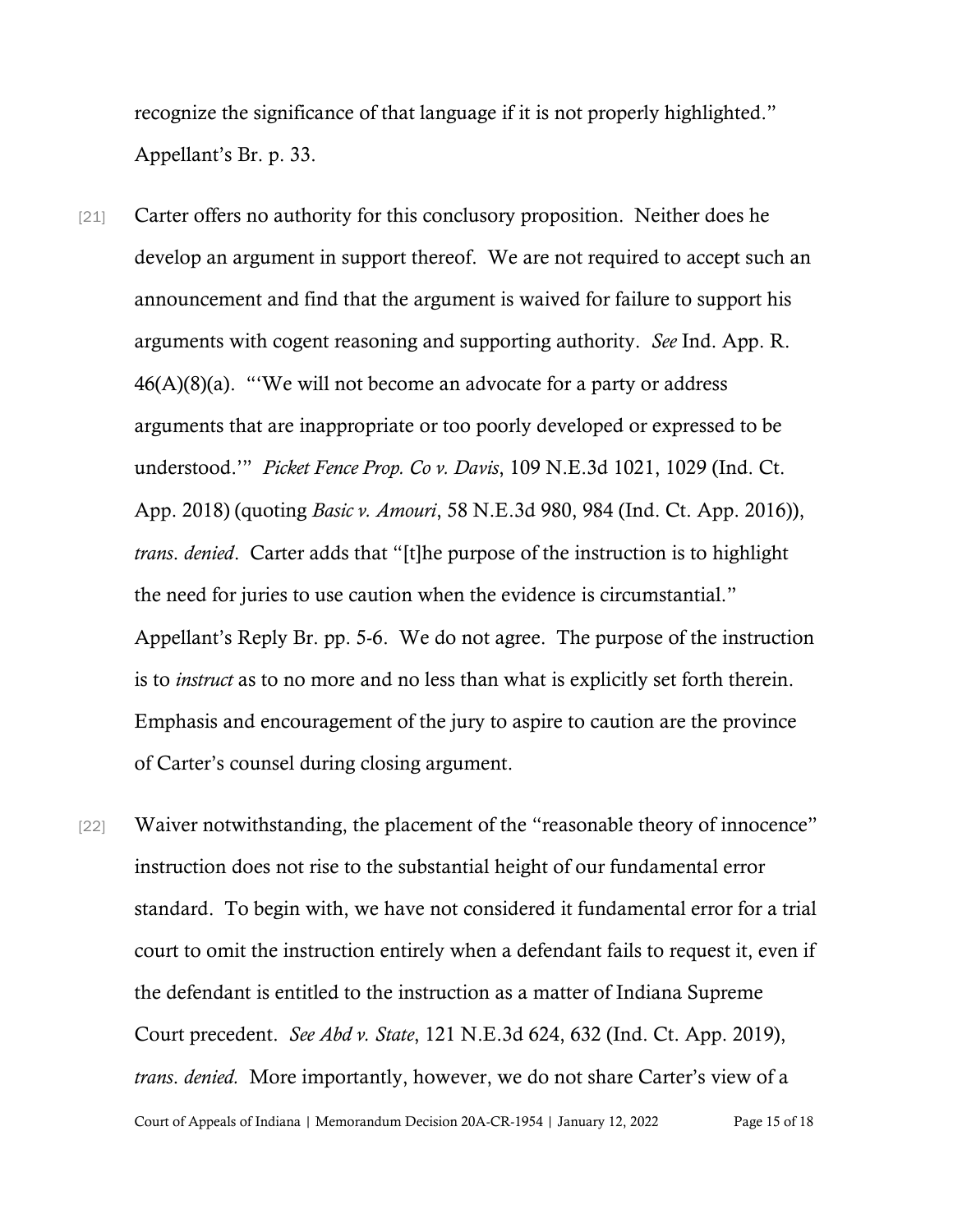jury's ability to understand plain, patterned jury instructions. Our reading of the instructions here—as a whole—does not lead us to the conclusion that there was harm stemming from the placement of a single instruction. Furthermore, Carter did not object to the placement of the jury instruction at his jury trial. Accordingly, we find that the trial court did not commit fundamental error with respect to the order in which the jury instructions were placed.

### *C. Sufficiency of the Evidence*

[23] Finally, Carter argues that there is insufficient evidence to sustain his conviction for murder.[6](#page-15-0) Sufficiency of evidence claims "warrant a deferential standard, in which we neither reweigh the evidence nor judge witness credibility." *Powell v. State*, 151 N.E.3d 256, 262 (Ind. 2020) (citing *Perry v. State*, 638 N.E.2d 1236, 1242 (Ind. 1994)). We consider only the evidence supporting the judgment and any reasonable inferences drawn from that evidence. *Id.* (citing *Brantley v. State*, 91 N.E.3d 566, 570 (Ind. 2018), *cert*. *denied*). "We will affirm a conviction if there is substantial evidence of probative value that would lead a reasonable trier of fact to conclude that the defendant was guilty beyond a reasonable doubt." *Id.* We affirm the conviction "unless no reasonable fact-finder could find the elements of the crime proven beyond a reasonable doubt. It is therefore not necessary that the evidence overcome every reasonable hypothesis of

<span id="page-15-0"></span><sup>6</sup> Carter was convicted of murder, aggravated battery, felony murder, and robbery, but those counts were all merged for purposes of sentencing. Carter was also convicted of theft; however, Carter only challenges the sufficiency of the evidence with respect to his murder conviction.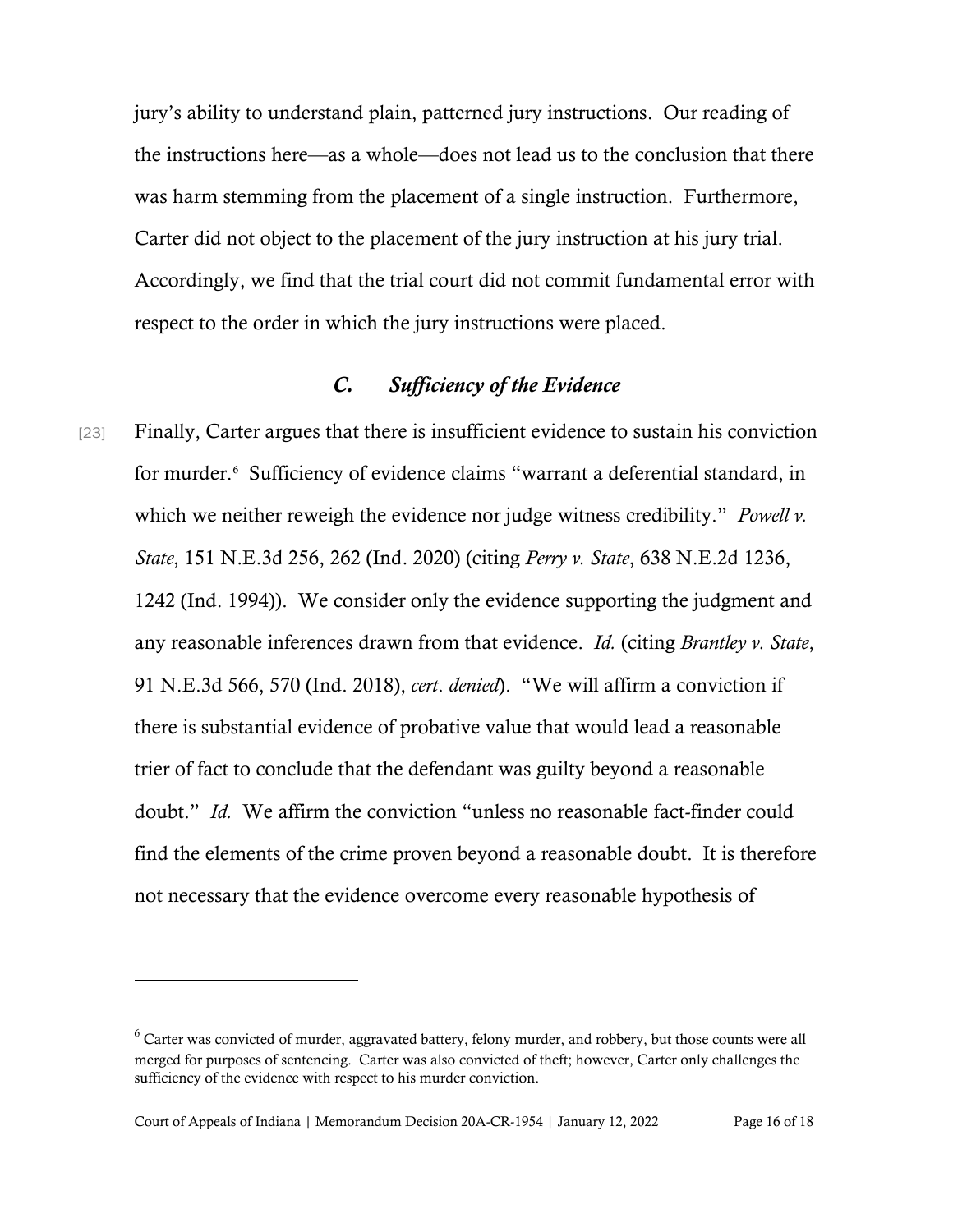innocence. The evidence is sufficient if an inference may reasonably be drawn from it to support the verdict." *Sutton v. State*, 167 N.E.3d 800, 801 (Ind. Ct. App. 2021) (quoting *Drane v. State*, 867 N.E.2d 144, 146-47 (Ind. 2007)), *trans*. *denied*.

[24] Indiana Code Section 35-42-1-1 provides in relevant part:

A person who:

(1) knowingly or intentionally kills another human being;

(2) kills another human being while committing or attempting to commit . . . robbery . . . .;

\* \* \* \* \*

commits murder, a felony.

[25] The State presented evidence of: (1) the presence of Carter's DNA on the victim's purse; (2) the eyewitness identification of Carter at the scene during the approximate time of the crime; (3) incriminating statements made by Carter to both his daughter and former girlfriend that Carter had harmed his grandmother; (4) GPS data and security camera footage placing Carter in proximity to Biege's house during the appropriate timeframe; (5) Carter having arrived, intoxicated, at a nearby residence in possession of jewelry shortly after the crime, which included a ring that matched the description of a wedding band that belonged to Biege's late husband; (6) the recovery of the Jeep—